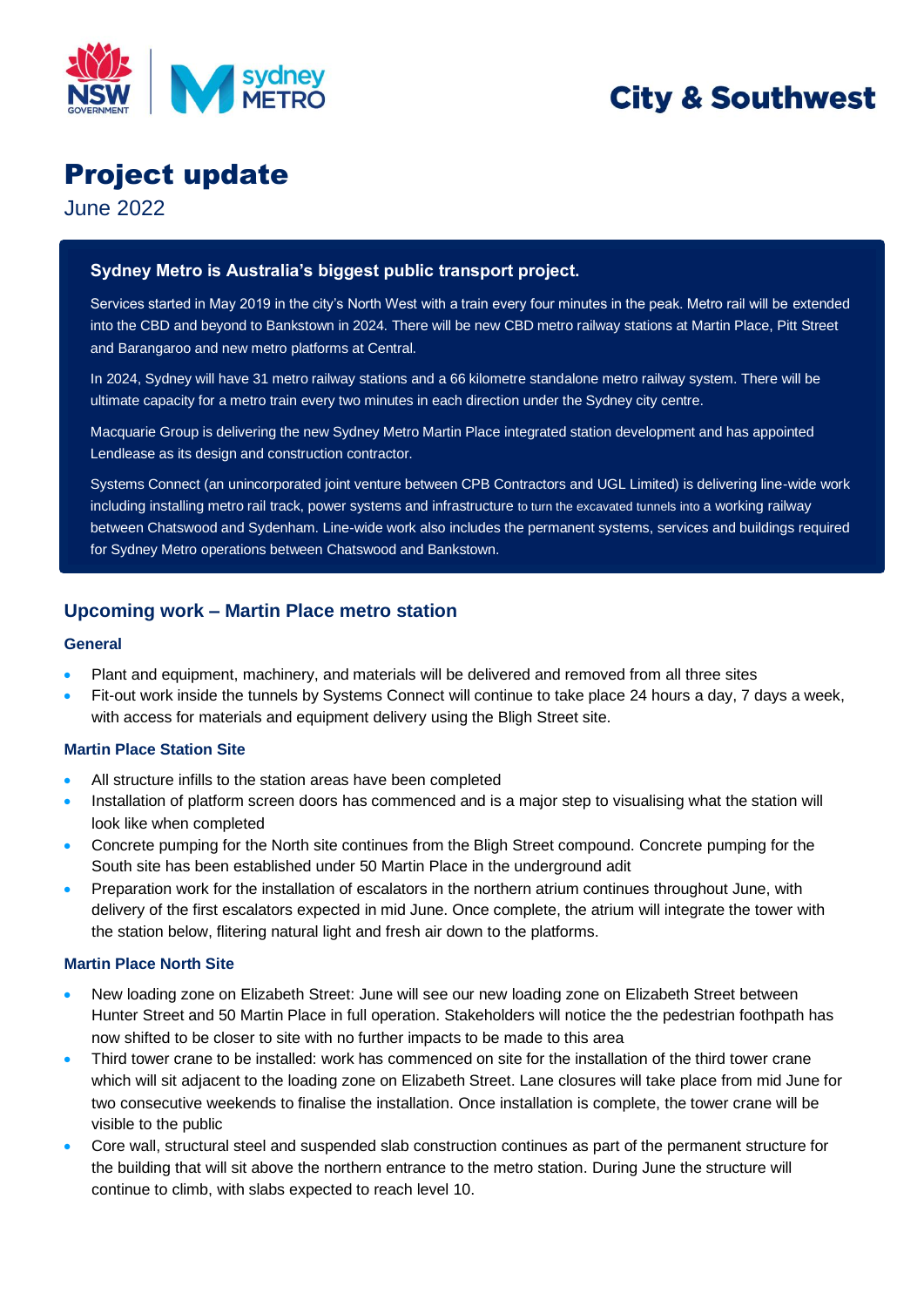#### **Martin Place South Site**

- Concrete pours for the suspended slab and perimeter wall construction continue, as well as waterproofing
- During June the south site slabs will reach lower ground on Castlereagh Street whilst construction of the building core continues to climb above the hoarding – this will form the structure of the walls for the building above the station
- Work for the relocation of the pedestrian footpath will commence in June in preparation for the path being operational in July.

#### **Work hours**

Standard work hours have been extended at the Martin Place North, South and Bligh Street sites:

- Martin Place North and Bligh Street sites: Monday to Saturday, 5am to 10pm and Sunday, 7am to 6pm.
- Martin Place South site: Monday to Saturday, 6am to 10pm and Sunday, 7am to 6pm.

| <b>Location</b>                         | Work during standard (extended) hours                                                                                                                                                                                                                                                                                                                                                                      |  |  |
|-----------------------------------------|------------------------------------------------------------------------------------------------------------------------------------------------------------------------------------------------------------------------------------------------------------------------------------------------------------------------------------------------------------------------------------------------------------|--|--|
| Bligh Street site, adits and<br>caverns | General construction<br>Structure work<br>Delivering & removing equipment,<br>Builders work, services & fit-out<br>$\bullet$<br>machinery, and materials<br>Cabling & equipment room fit-out<br>$\bullet$<br>Delivering and pumping concrete<br>Installation of platform screen<br>$\bullet$<br>$\bullet$<br>Dewatering and ventilation<br>doors<br>Waterproofing<br>Hoarding graphics update<br>$\bullet$ |  |  |
| Martin Place South site                 | General construction<br>Dewatering and ventilation<br>$\bullet$<br>$\bullet$<br>Delivering & removing equipment,<br>Construction of building core<br>$\bullet$<br>machinery, spoil and materials<br>Builders work, services & fit-out<br>$\bullet$<br>Concrete pouring of building<br>Pedestrian footpath<br>basement structure                                                                            |  |  |
| Martin Place North site                 | General construction<br>Dewatering and ventiliation<br>Installing perimeter formwork<br>Delivering & removing equipment,<br>machinery, spoil and materials<br>screens<br>Core wall and suspended slab<br>Builders work, services & fit-out<br>construction<br>Escalator and lift installation                                                                                                              |  |  |
|                                         |                                                                                                                                                                                                                                                                                                                                                                                                            |  |  |
| Bligh Street site, adits and<br>caverns | Delivering and removing equipment, machinery, and materials<br>Delivering and pumping concrete<br>Dewatering and ventilation<br>٠                                                                                                                                                                                                                                                                          |  |  |
| Martin Place South site                 | Delivering and removing equipment, machinery, and materials<br>$\bullet$<br>Dewatering and ventilation<br>Utility work and investigations<br>Delivering and pumping concrete                                                                                                                                                                                                                               |  |  |
| Martin Place North site                 | Delivering and removing equipment, machinery, and materials<br>$\bullet$<br>Dewatering and ventilation<br>Hoarding modification work<br>Utility work and investigations<br>Delivering and pumping concrete                                                                                                                                                                                                 |  |  |

- **1800 171 386** Community information line open 24 hours
- **[sydneymetro@transport.nsw.gov.au](mailto:sydneymetro@transport.nsw.gov.au)**
- Sydney Metro City & Southwest, PO Box K659, Haymarket NSW 1240
- If you need an interpreter, contact TIS National on **131 450** and ask them to call **1800 171 386**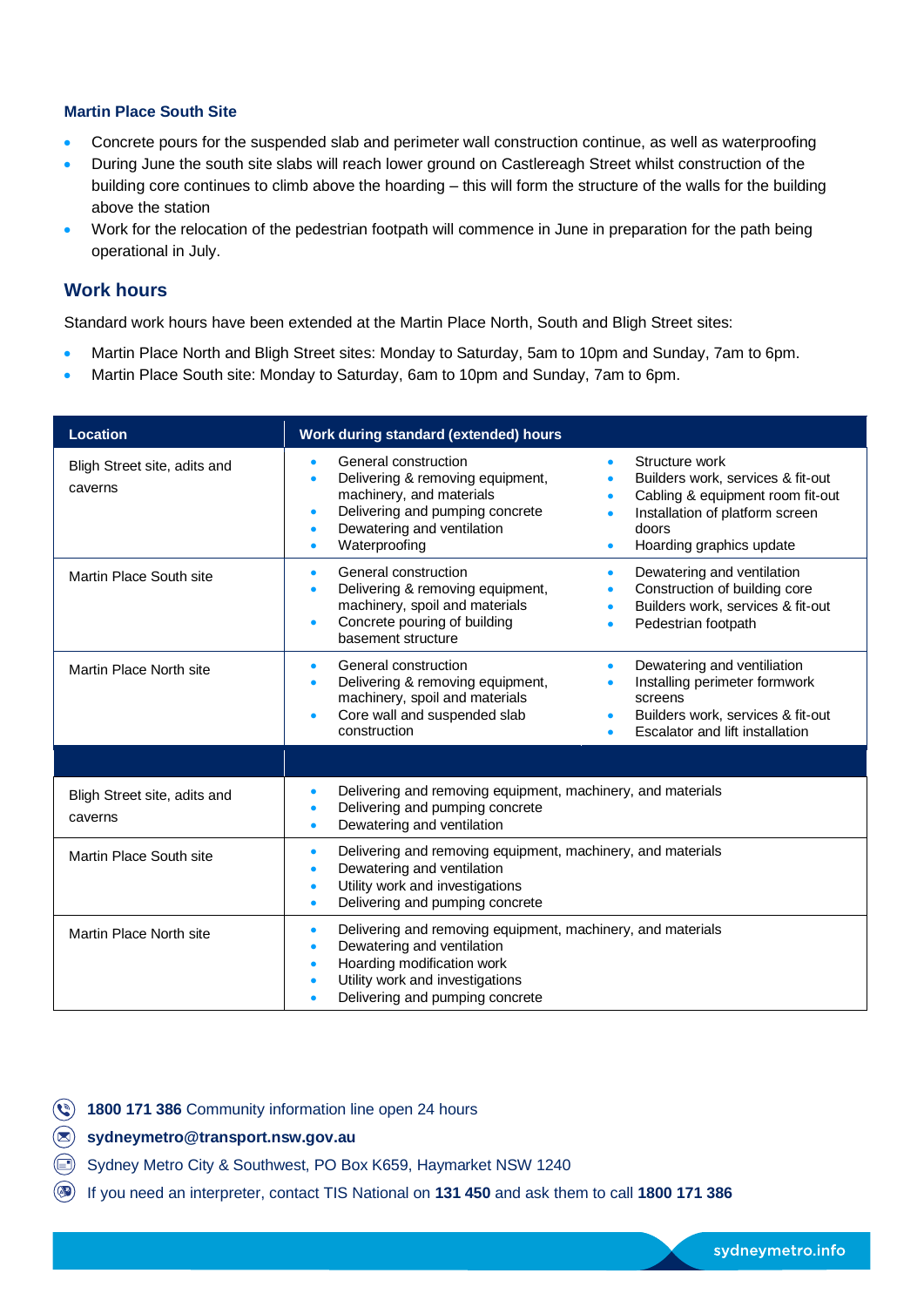#### **What to expect**

- Some activities will be noisy. The project team will limit these impacts wherever possible
- Equipment used will include excavators, road header, jackhammers, concrete pumps, concrete and haulage trucks, cranes, bobcats, forklifts, elevated work platforms, vacuum trucks, street sweepers, saw cutters and hand tools
- Non-tonal reversing beepers will be used, and workers will be instructed to keep noise to a minimum
- Temporary traffic changes including shoulder and parking lane closures and short-term traffic lane closures may be required
- Access to buildings and driveways will be maintained at all times
- Pedestrian footpaths may be closed or narrowed for short periods with diversions in place
- There will be increased light vehicle and truck movements in and out of sites
- Traffic control and directional signage will be in place for the safety of workers and the community
- Temporary lighting towers required during night work will be directed away from properties where possible.

| <b>Activity (subject to change)</b>                                   | <b>June 2022</b> | <b>July 2022</b> | August 2022 |
|-----------------------------------------------------------------------|------------------|------------------|-------------|
| Temporary pedestrian changes and diversions                           |                  |                  |             |
| Delivering and removing materials, machinery, spoil, and<br>equipment |                  |                  |             |
| Excavation activities, demolition, and rock treatment                 |                  |                  |             |
| Concrete pours including formwork and reinforcement<br>installation   |                  |                  |             |
| Crane use                                                             |                  |                  |             |
| Driveway and parking zone changes                                     |                  |                  |             |
| Utility work and geotechnical investigations                          |                  |                  |             |
| Survey monitoring                                                     |                  |                  |             |
| Steel structure installation                                          |                  |                  |             |
| Services and fit-out                                                  |                  |                  |             |
| Pedestrian footpath - Martin Place                                    |                  |                  |             |

- **1800 171 386** Community information line open 24 hours
- **[sydneymetro@transport.nsw.gov.au](mailto:sydneymetro@transport.nsw.gov.au)**
- Sydney Metro City & Southwest, PO Box K659, Haymarket NSW 1240
- If you need an interpreter, contact TIS National on **131 450** and ask them to call **1800 171 386**